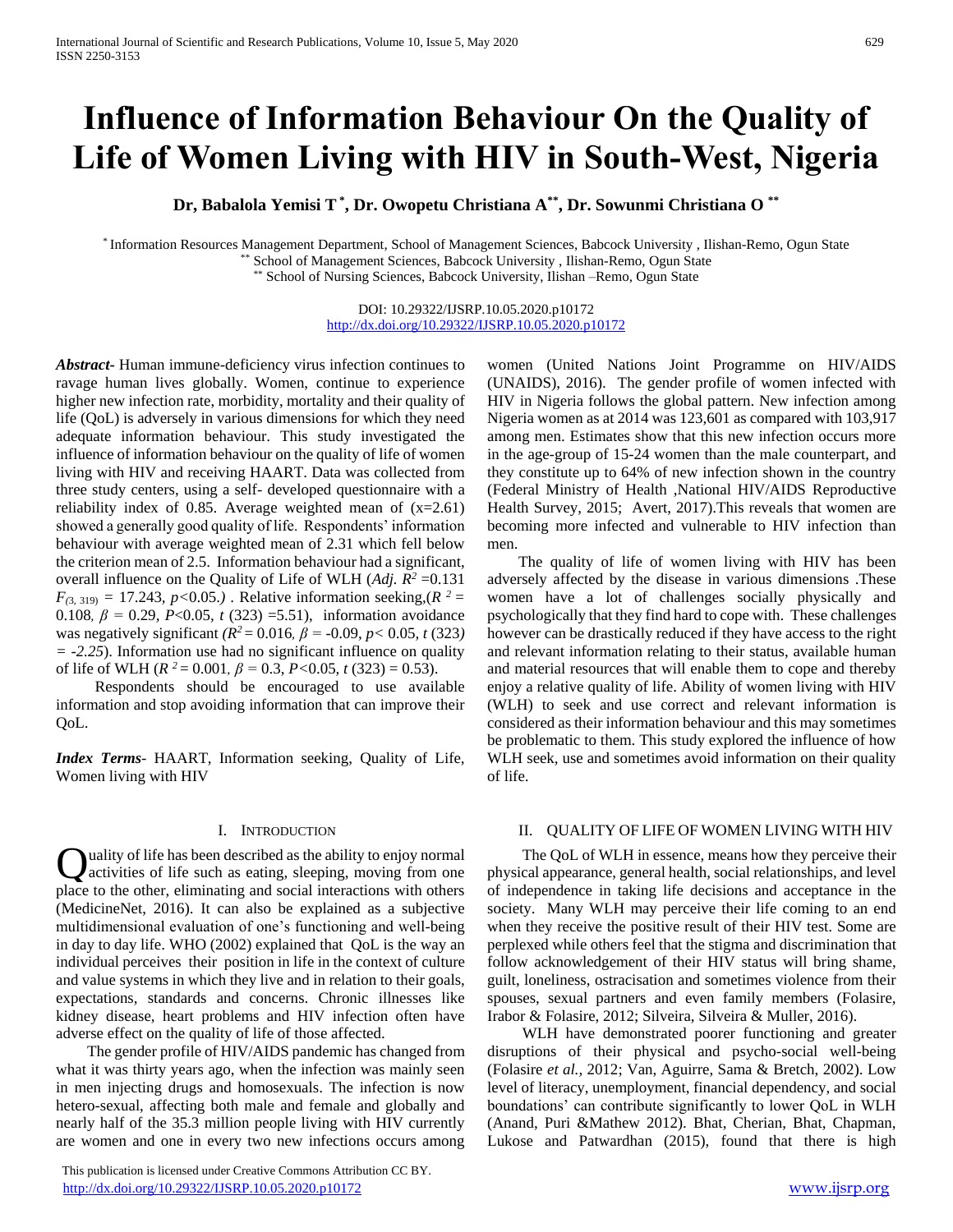prevalence of psychiatric disorders, high level of stress, discrimination, low social support and low income earnings among WLH as a result ill health, loss of job and inability to meet the rising cost of health care (Ghakhar, Kamali and Holodiniy, 2015). Poor adherence to the use of ART, high risk sexual behavior and reduction to free access to drugs constitute problems that can reduce the QoL of these women. Violence and rejection from intimate partners or husbands and significant ones like the in-laws also contribute significantly to poor QoL (Orza *et*. *al.*2015; Bhat *et al.* 2015). Lipodystrophy which is an alteration in the shape of women receiving ART lowers their self esteem and enhances poor perception of body image which leads to stigmatization (Ghakhar, Kamali & Holodniy, 2015).

 Constant worry, stress and anxiety also contribute to poor QoL. (Folasire *et. al.* 2015; Silveira *et. al*. 2016). Cleary and Wilson (1995) suggested that use of alcohol is associated with risky sexual behaviour that often affects the QoL of people living with HIV as people under the influence of alcohol will practice unprotected sex and alcohol may make them forget to take their drugs and there could be drug interaction with alcohol, leading to ineffectiveness. A study in Cameroon revealed poor physical health and frequent unsafe sex, leading to unintended pregnancies, abortions and premature deaths and subsequently poor QoL (Marcellin, Bonono, Blanche, Carrieri, Spire, Koulla-Shiro *et. al*. 2010).

 Conversely, a high level of education, employment and good economic status can enhance their QoL. This means the WLH that are educated or reasonably employed can access information and treatment and thereby have a reasonable QoL (Adedimeji & Odutolu, 2007, Folasire *et. al*, 2012, Mutabazi-Mwesigire, Katamba, Martin, Seeley & Wu, 2015) WLH who have adequate social care and support tend to have higher level of QoL than those who do not. Social support can be given by husband, lover, friend or family members, healthcare workers and some nongovernmental organisations (Folasire *et al*. (2012).

 The use of ART by WLH has been mentioned by various authors as a significant method of improving their QoL (Adedimeji & Odutolu, 2007; Da costa *et .al.* 2014; Silveira et al 2016; Trans, 2012). Availability and consistent use of HAART have greatly enhanced the QoL of WLH to the extent of their desiring sexual relations and motherhood (Gombachika & Soundby, 2013). Wani and Sankar (2017) however found in their study that men living with HIV tend to enjoy more social support by the family and friends than WLH. This is culturally determined as infected men are more accepted than women. In order to have and enjoy a better quality of life and to cope with the numerous challenges these women require adequate, relevant and correct information**.** 

## III. INFORMATION BEHAVIOUR OF WOMEN LIVING WITH HIV

 Women living with HIV often seek information about their condition in order to understand the infection, diagnosis, treatment options and the prognosis. They seek and use information about social support, reproductive issues, nutrition and use of highly active antiretroviral therapy (HAART). The totality of human behaviour in relation to sources and channels of information, including both active and passive information seeking and use is

 This publication is licensed under Creative Commons Attribution CC BY. <http://dx.doi.org/10.29322/IJSRP.10.05.2020.p10172> [www.ijsrp.org](http://ijsrp.org/)

considered as information behaviour (Wilson, 2000). Fear of stigmatization and discrimination often prevent them from seeking information but deterioration in health often lead the victims to seek needed information. The way people seek, use and sometimes avoid available information is considered their information behaviour.

 Sources of information seeking by WLH vary according to their level of literacy. In the study conducted at Nigerian Navy Reference Hospital, Ojo, Ibadan, PLWHA prefer seeking information from Television/radio ( 73 %,) support groups (69%) while 20% sought information from HIV/AIDS campaigns and 11% from traditional healers. Females living with HIV tend to seek information more than male their male counterparts, while 65% of women actually consulted traditional healers. Those with higher educational background tend to seek information from support groups (92%) literature, books and internet (Soremekun & Shonowo, 2013). Health care providers and communities such as churches were also identified as sources of information (Modeste & Majeke, 2014, Zukoski *et. al*. ,2011). Other sources include the health workers, media, internet, friends and other people living with HIV (Stonbraker, 2016). Some however, were not sure of internet as a reliable source of information (Yusuf, 2012). The sources of information tend to affect their quality of life because of the type and quality of information they will get.

 Using available information is multi-factorial. Stonbraker et. al. (2015) found association between non use of information and the presence of co- morbidities. Low socio-economic factor, decreased cognitive ability, information overload, poor health, and low literacy were significantly associated with non use of information. On the other hand WLH with high level of literacy were associated with information use (Almeida & Veira, 2009; Wawrzyniat, et. al. 2013). When these women refuse to use or avoid using available information, their quality of life deteriorates fast and often leads to death.

 Sweeny, et. al. (2000) described information avoidance as not merely the opposite of information seeking but rather a motivated decision to remain ignorant. People avoid information for various reasons. People may deliberately not pay attention to information particularly when such information may undermine their wellbeing (Chaplin & Dean, 2015; Sallee, 2014). Unpleasant life experiences like HIV motivates people to forget about information seeking and use ( Anderson & Huddeston, 2012). Finally, Neben (2015) stipulated that incongruent information that does not synchronize with a person former knowledge and beliefs becomes a threat leading to psychological defense and eventual avoidance of information.

### IV. METHODOLOGY

 This study adopted descriptive survey to measure and analyse the variables under consideration. The study population was 3018 WLH attending special clinics in three tertiary institutions in South-west, Nigeria. Multistage sampling was employed to select 341 respondents among the population. A self structured questionnaire was used to obtain data about quality of life and information behaviour of respondents. The questionnaire was validated and reliability index using Chronbach alpha coefficient for quality of life was 0.85 and information behaviour 0.86. Ethical clearance was obtained both from Babcock University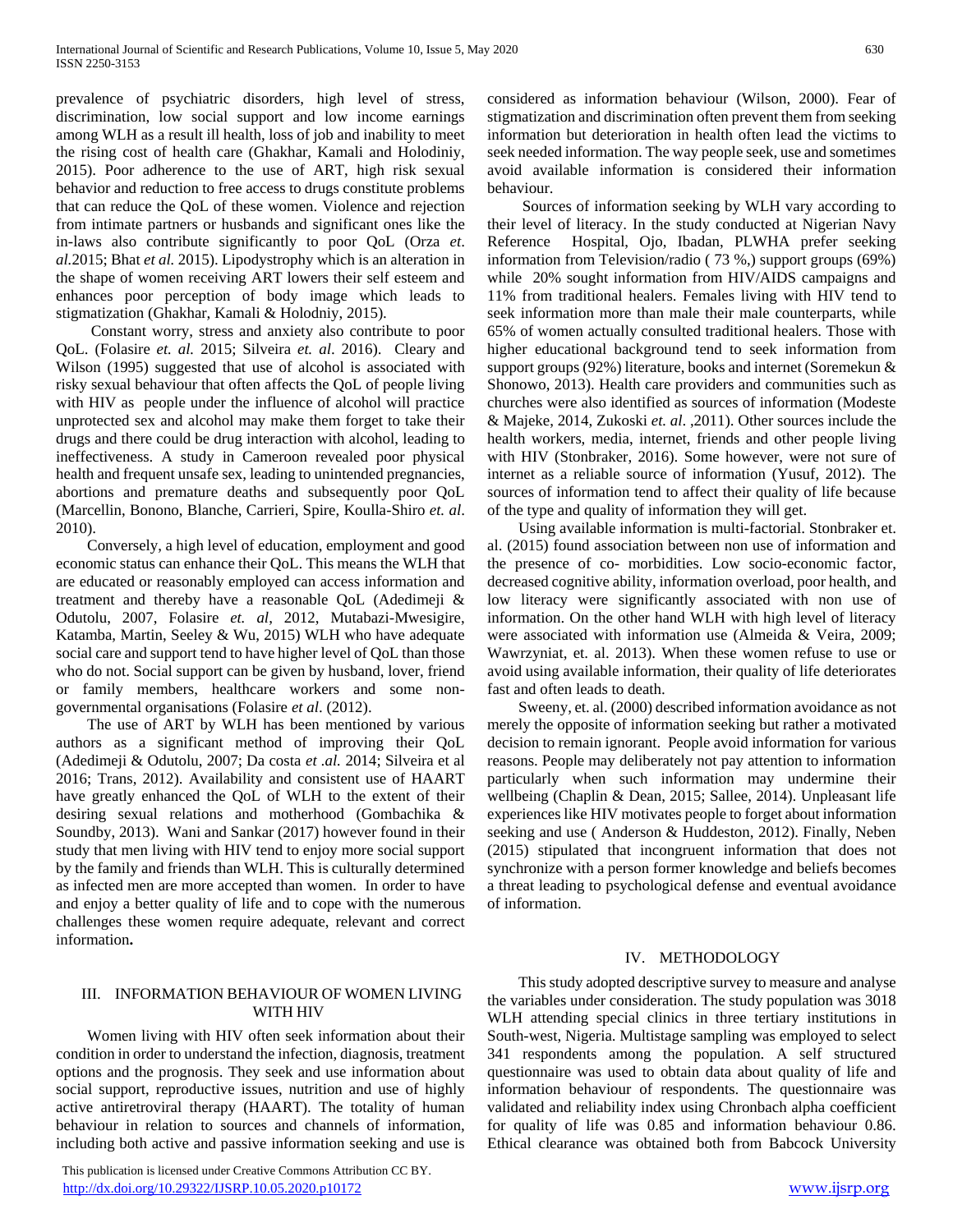Health Research Ethics Committee and from the respective institutions. Informed consent was obtained from respondents ensuring the confidentiality, anonymity and participation was voluntary. Research assistants were trained to assist in data collection. Data was collected over a period of six weeks. 341 questionnaires were distributed and 323 were retrieved and validated for analysis, making 95% return rate. Analysis involved both descriptive and inferential statistics of multiple linear regressions at 5% level of confidence. Participant's quality of life and information behaviour were graded using Likert"s scale.

## V. RESULTS AND DISCUSSION

| 54<br>16.7<br>Age<br>18-25<br>25<br>7.7<br>$26 - 30$<br>69<br>21.4<br>$31 - 35$<br>94<br>29.1<br>36-40<br>49<br>15.2<br>$41 - 45$<br>9.9<br>32<br>46-49<br>Total<br>323<br>100<br>Ethnicity<br>276<br>85.4<br>Yoruba<br>23<br>7.2<br>Igbo<br>20<br>$6.2\,$<br>Hausa<br>1.2<br>$\overline{4}$<br>Missing<br>$\overline{323}$<br>100<br>Total<br><b>Marital Status</b><br>233<br>72.1<br>Married<br>20<br>6.2<br>Divorced<br>50<br>15.5<br>Single<br>5.0<br>16<br>Widowed<br>$\overline{4}$<br>1.2<br>Missing<br>$\overline{323}$<br>100<br>Total<br><b>Educational Qualification</b><br>30<br>9.2<br>Non formal<br>18.9<br>61<br>Primary<br>152<br>47.1<br>Secondary<br>80<br>24.8<br>Tertiary<br>323<br>Total<br>100<br>75.5<br>244<br>Occupation<br>Self-Employed<br>52<br>16.1<br>Civil Service<br>5.3<br>17<br>Unemployed<br>10<br>3.1<br>Others (Traders)<br>323<br>100<br>Total | Variable | Frequency (n) | Percentage (%) |
|--------------------------------------------------------------------------------------------------------------------------------------------------------------------------------------------------------------------------------------------------------------------------------------------------------------------------------------------------------------------------------------------------------------------------------------------------------------------------------------------------------------------------------------------------------------------------------------------------------------------------------------------------------------------------------------------------------------------------------------------------------------------------------------------------------------------------------------------------------------------------------------|----------|---------------|----------------|
|                                                                                                                                                                                                                                                                                                                                                                                                                                                                                                                                                                                                                                                                                                                                                                                                                                                                                      |          |               |                |
|                                                                                                                                                                                                                                                                                                                                                                                                                                                                                                                                                                                                                                                                                                                                                                                                                                                                                      |          |               |                |
|                                                                                                                                                                                                                                                                                                                                                                                                                                                                                                                                                                                                                                                                                                                                                                                                                                                                                      |          |               |                |
|                                                                                                                                                                                                                                                                                                                                                                                                                                                                                                                                                                                                                                                                                                                                                                                                                                                                                      |          |               |                |
|                                                                                                                                                                                                                                                                                                                                                                                                                                                                                                                                                                                                                                                                                                                                                                                                                                                                                      |          |               |                |
|                                                                                                                                                                                                                                                                                                                                                                                                                                                                                                                                                                                                                                                                                                                                                                                                                                                                                      |          |               |                |
|                                                                                                                                                                                                                                                                                                                                                                                                                                                                                                                                                                                                                                                                                                                                                                                                                                                                                      |          |               |                |
|                                                                                                                                                                                                                                                                                                                                                                                                                                                                                                                                                                                                                                                                                                                                                                                                                                                                                      |          |               |                |
|                                                                                                                                                                                                                                                                                                                                                                                                                                                                                                                                                                                                                                                                                                                                                                                                                                                                                      |          |               |                |
|                                                                                                                                                                                                                                                                                                                                                                                                                                                                                                                                                                                                                                                                                                                                                                                                                                                                                      |          |               |                |
|                                                                                                                                                                                                                                                                                                                                                                                                                                                                                                                                                                                                                                                                                                                                                                                                                                                                                      |          |               |                |
|                                                                                                                                                                                                                                                                                                                                                                                                                                                                                                                                                                                                                                                                                                                                                                                                                                                                                      |          |               |                |
|                                                                                                                                                                                                                                                                                                                                                                                                                                                                                                                                                                                                                                                                                                                                                                                                                                                                                      |          |               |                |
|                                                                                                                                                                                                                                                                                                                                                                                                                                                                                                                                                                                                                                                                                                                                                                                                                                                                                      |          |               |                |
|                                                                                                                                                                                                                                                                                                                                                                                                                                                                                                                                                                                                                                                                                                                                                                                                                                                                                      |          |               |                |
|                                                                                                                                                                                                                                                                                                                                                                                                                                                                                                                                                                                                                                                                                                                                                                                                                                                                                      |          |               |                |
|                                                                                                                                                                                                                                                                                                                                                                                                                                                                                                                                                                                                                                                                                                                                                                                                                                                                                      |          |               |                |
|                                                                                                                                                                                                                                                                                                                                                                                                                                                                                                                                                                                                                                                                                                                                                                                                                                                                                      |          |               |                |
|                                                                                                                                                                                                                                                                                                                                                                                                                                                                                                                                                                                                                                                                                                                                                                                                                                                                                      |          |               |                |
|                                                                                                                                                                                                                                                                                                                                                                                                                                                                                                                                                                                                                                                                                                                                                                                                                                                                                      |          |               |                |
|                                                                                                                                                                                                                                                                                                                                                                                                                                                                                                                                                                                                                                                                                                                                                                                                                                                                                      |          |               |                |
|                                                                                                                                                                                                                                                                                                                                                                                                                                                                                                                                                                                                                                                                                                                                                                                                                                                                                      |          |               |                |
|                                                                                                                                                                                                                                                                                                                                                                                                                                                                                                                                                                                                                                                                                                                                                                                                                                                                                      |          |               |                |
|                                                                                                                                                                                                                                                                                                                                                                                                                                                                                                                                                                                                                                                                                                                                                                                                                                                                                      |          |               |                |
|                                                                                                                                                                                                                                                                                                                                                                                                                                                                                                                                                                                                                                                                                                                                                                                                                                                                                      |          |               |                |
|                                                                                                                                                                                                                                                                                                                                                                                                                                                                                                                                                                                                                                                                                                                                                                                                                                                                                      |          |               |                |
|                                                                                                                                                                                                                                                                                                                                                                                                                                                                                                                                                                                                                                                                                                                                                                                                                                                                                      |          |               |                |
|                                                                                                                                                                                                                                                                                                                                                                                                                                                                                                                                                                                                                                                                                                                                                                                                                                                                                      |          |               |                |

#### **Table1: Demographic Characteristics of Respondents**

 Respondents were across the age spectrum of 18-49 years and (72.1%) were married and (15.5%) were single. Respondent's educational background were tertiary (24.8%), secondary (47.1%) and primary (18.9%), while few had no formal education. Furthermore, majority were self –employed (75.5%) while (16.1%) were civil servants. Majority of respondents have been living with HIV from 6 to 10 years, however (42.2%) of respondents represent new or emerging infected incidences of less than 5 years. This implies that despite various awareness programmes, women are still getting infected as corroborated by (UNAIDS, 2016; Avert 2017).

## **Table 2: Quality of life of Women Living with HIV**

| <b>Items</b> | $\overline{\phantom{a}}$ | T<br>IVA | - | $\mathbf{r}$<br>$\overline{a}$ | $\alpha$ r<br>$\mathbf{S}$ | $\overline{\mathbf{M}}$ |
|--------------|--------------------------|----------|---|--------------------------------|----------------------------|-------------------------|
|              |                          |          |   |                                |                            |                         |
|              |                          |          |   |                                |                            |                         |

 This publication is licensed under Creative Commons Attribution CC BY. <http://dx.doi.org/10.29322/IJSRP.10.05.2020.p10172> [www.ijsrp.org](http://ijsrp.org/)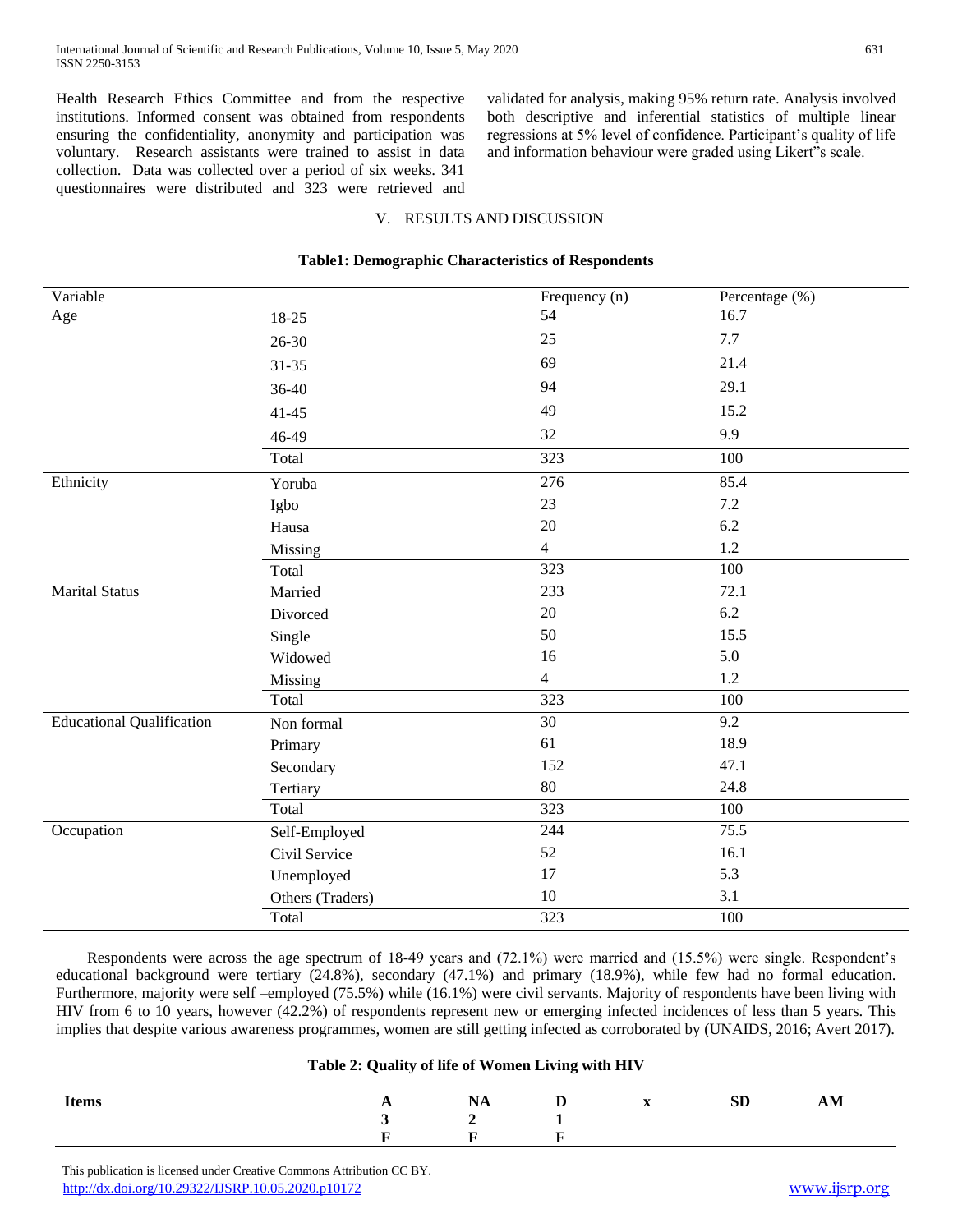|                                                                        | (%)           | (%)           | (%)           |      |      |                        |
|------------------------------------------------------------------------|---------------|---------------|---------------|------|------|------------------------|
| Physical Indicators: Please indicate how these<br>items apply to you   |               |               |               |      |      |                        |
| I am able to carry out my daily chores at home                         | 304<br>(94.1) | 6<br>(1.9)    | 13<br>(4.0)   | 2.90 | 0.41 |                        |
| My appetite is good                                                    | 297<br>(92)   | 6<br>(1.9)    | 20<br>(6.2)   | 2.86 | 0.50 |                        |
| I am happy with my appearance.                                         | 296<br>(91.6) | 6<br>(1.9)    | 21<br>(6.5)   | 2.85 | 0.51 |                        |
| I am satisfied with my ability to work                                 | 296<br>(91.6) | 6<br>(1.9)    | 21<br>(6.5)   | 2.85 | 0.51 | Average<br><b>Mean</b> |
| I am happy about my weight.                                            | 283<br>(87.6) | 6<br>(1.9)    | 34<br>(10.5)  | 2.77 | 0.62 | 2.73                   |
| I enjoy my social life                                                 | 280<br>(86.7) | 6<br>(1.9)    | 37<br>(11.5)  | 2.75 | 0.65 |                        |
| I get enough sleep                                                     | 268<br>(83)   | 10<br>(3.1)   | 45<br>(13.9)  | 2.69 | 0.70 |                        |
| Physical pain does not prevent me from carrying<br>out my daily chores | 243<br>(75.2) | 28<br>(8.7)   | 52<br>(16.1)  | 2.59 | 0.75 |                        |
| I experience pain regularly                                            | 239<br>(74)   | 28<br>(8.7)   | 56<br>(17.3)  | 2.57 | 0.77 |                        |
| I am not often tired                                                   | 219<br>(67.8) | 32<br>(9.9)   | 72<br>(22.3)  | 2.46 | 0.83 |                        |
| Social Support: Please state how these items<br>apply to you.          |               |               |               |      |      |                        |
| Am accepted by my husband or partner                                   | 308<br>(95.4) |               | 15<br>(4.6)   | 2.91 | 0.42 |                        |
| Health workers answer my questions about my<br>health                  | 301<br>(93.2) | 6<br>(1.9)    | 16<br>(5.0)   | 2.88 | 0.45 |                        |
| I am satisfied with my overall quality of life                         | 274<br>(84.8) | 15<br>(4.6)   | 34<br>(10.5)  | 2.74 | 0.63 |                        |
| I receive adequate support from health workers                         | 273<br>(84.5) | 5<br>(1.5)    | 45<br>(13.9)  | 2.71 | 0.70 | Average<br><b>Mean</b> |
| Am satisfied with the relationship with my<br>spouse                   | 273<br>(84.5) |               | 50<br>(15.5)  | 2.69 | 0.72 | 2.51                   |
| Am satisfied with my sexual life                                       | 258<br>(79.9) |               | 65<br>(20.1)  | 2.60 | 0.80 |                        |
| I get support from family members                                      | 211<br>(65.3) | 50<br>(15.5)  | 62<br>(19.2)  | 2.46 | 0.80 |                        |
| Health workers help me to look for financial<br>help                   | 179<br>(55.4) | 99<br>(30.7)  | 45<br>(13.9)  | 2.41 | 0.72 |                        |
| I get good support from my friends                                     | 159<br>(49.2) | 115<br>(35.6) | 49<br>(15.2)  | 2.34 | 0.73 |                        |
| Family member help with daily chores when I<br>am unable to do them    | 178<br>(55.1) | 42<br>(13)    | 103<br>(31.9) | 2.23 | 0.90 |                        |
| When I am sick friends bring me to the hospital                        | 114<br>(35.3) | 126<br>(39)   | 83<br>(25.7)  | 2.10 | 0.78 |                        |
| Family members support me financially to buy<br>drug                   | 137<br>(42.4) | 57<br>(17.6)  | 129<br>(39.9) | 2.02 | 0.91 |                        |
| <b>Average Weighted Mean</b>                                           |               |               |               | 2.61 | 0.67 |                        |

**Source:** Field survey, 2018

**KEY: A=Agree, NA=Neither Agree Nor Disagree. D=Disagree** 

**Decision Rule; if mean is ≤ 1.49 = Poor; 1.5 to 2.49 = Fair; 2.5 to 3 = Good Criterion mean =2.5**

 Table 2 revealed the quality of life of respondents using physical and social parameters. Physical indicators showed a mean score of  $(X=2.73)$  and social support  $(X=2.51)$ . The average weight mean  $(x=2.53)$  showed that their QoL was generally good, as (94.1%)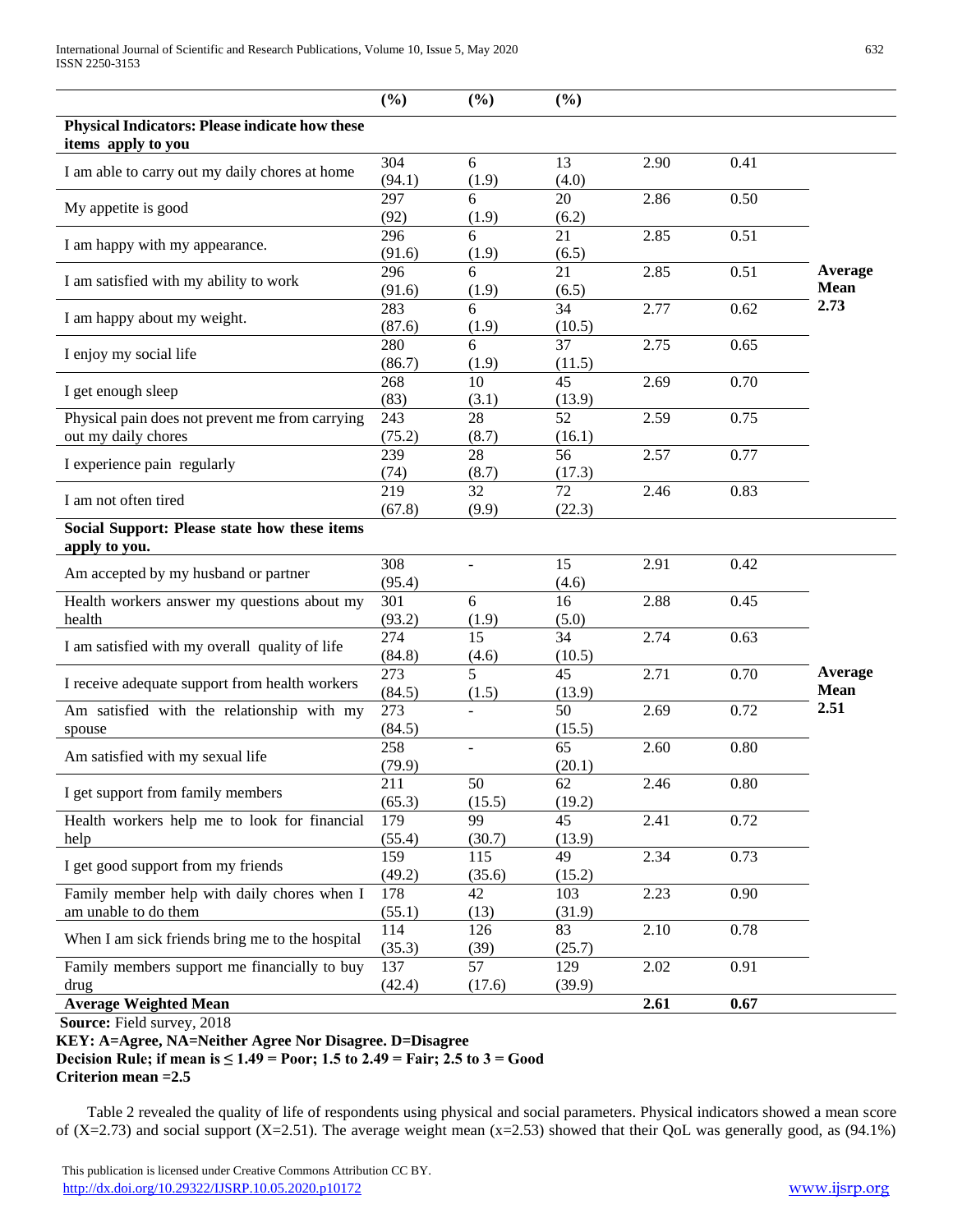International Journal of Scientific and Research Publications, Volume 10, Issue 5, May 2020 633 ISSN 2250-3153

were able to do their daily chores and (92%) had good appetite. With respect to social support, (95.4%) agreed that they were accepted by their husbands or partners while (35.3%) said that friends were ready to take them to hospitals if they become sick. The average weighted mean of *(M* = 2.61 was higher than the criterion mean of 2.5 indicating that the quality of life of women living with HIV in South West Nigeria was generally good. This finding can be linked to the fact that these women were using ART and the use of ART by WLH has been mentioned by various authors as a significant method of improving their QoL (Silveira et al 2015; Adedimeji & Odutolu, 2007; Da costa *et .al.* 2014; Trans, 2012).

## Table 3: Information Behaviour of WLH in South-West, Nigeria

| $\mathbf{1}$<br>$\overline{2}$<br>3<br>$\overline{4}$<br>5<br>6<br>$\overline{7}$<br>Information use: | <b>Information Seeking</b><br>Behaviour<br>Television programs on how<br>I can maintain physical<br>strength<br>Internet sources on how to<br>achieve safe pregnancy<br>Colleagues on how to<br>maintain physical strength<br>Peer groups on how to<br>achieve social support<br>Colleagues who are well<br>adjusted on how to cope with<br><b>HIV</b> status<br>Seminars and workshops<br>about my status<br>Family members about social | 3<br>$F(\%)$<br>$286(88.5\%)$<br>$126(73.1\%)$<br>238(73.3%)<br>208(64.4%)<br>209(64.7%)<br>189(58.5%) | $\overline{2}$<br>$F(\% )$<br>44(13.6%)<br>$17(5.3\%)$<br>32(9.9%)<br>86(26.6%) | 1<br>$F(\% )$<br>37(11.5%)<br>43(13.3%)<br>$68(21.1\%)$<br>83(25.7%)<br>28(8.7%) | 2.77<br>2.60<br>2.53<br>2.39<br>2.38 | 0.64<br>0.71<br>0.82<br>0.87<br>0.88 | Average<br>Mean:<br>2.50 |
|-------------------------------------------------------------------------------------------------------|-------------------------------------------------------------------------------------------------------------------------------------------------------------------------------------------------------------------------------------------------------------------------------------------------------------------------------------------------------------------------------------------------------------------------------------------|--------------------------------------------------------------------------------------------------------|---------------------------------------------------------------------------------|----------------------------------------------------------------------------------|--------------------------------------|--------------------------------------|--------------------------|
|                                                                                                       |                                                                                                                                                                                                                                                                                                                                                                                                                                           |                                                                                                        |                                                                                 |                                                                                  |                                      |                                      |                          |
|                                                                                                       |                                                                                                                                                                                                                                                                                                                                                                                                                                           |                                                                                                        |                                                                                 |                                                                                  |                                      |                                      |                          |
|                                                                                                       |                                                                                                                                                                                                                                                                                                                                                                                                                                           |                                                                                                        |                                                                                 |                                                                                  |                                      |                                      |                          |
|                                                                                                       |                                                                                                                                                                                                                                                                                                                                                                                                                                           |                                                                                                        |                                                                                 |                                                                                  |                                      |                                      |                          |
|                                                                                                       |                                                                                                                                                                                                                                                                                                                                                                                                                                           |                                                                                                        |                                                                                 |                                                                                  |                                      |                                      |                          |
|                                                                                                       |                                                                                                                                                                                                                                                                                                                                                                                                                                           |                                                                                                        |                                                                                 |                                                                                  |                                      |                                      |                          |
|                                                                                                       |                                                                                                                                                                                                                                                                                                                                                                                                                                           |                                                                                                        |                                                                                 |                                                                                  |                                      |                                      |                          |
|                                                                                                       |                                                                                                                                                                                                                                                                                                                                                                                                                                           |                                                                                                        | 57(17.6%)                                                                       | $77(23.8\%)$                                                                     | 2.35                                 | 0.84                                 |                          |
|                                                                                                       | support                                                                                                                                                                                                                                                                                                                                                                                                                                   | 187(57.9%)                                                                                             | 50(15.5%)                                                                       | 86(26.6%)                                                                        | 2.31                                 | 0.87                                 |                          |
|                                                                                                       |                                                                                                                                                                                                                                                                                                                                                                                                                                           |                                                                                                        |                                                                                 |                                                                                  |                                      |                                      |                          |
|                                                                                                       | Information I get about                                                                                                                                                                                                                                                                                                                                                                                                                   |                                                                                                        |                                                                                 |                                                                                  |                                      |                                      |                          |
|                                                                                                       | my status helps me to:                                                                                                                                                                                                                                                                                                                                                                                                                    |                                                                                                        |                                                                                 |                                                                                  |                                      |                                      |                          |
| $8\,$                                                                                                 | Take my drugs regularly                                                                                                                                                                                                                                                                                                                                                                                                                   | 297(92%)                                                                                               | $6(1.9\%)$                                                                      | $20(6.2\%)$                                                                      | 2.86                                 | 0.50                                 |                          |
| $\overline{9}$                                                                                        | Cope in times of depression                                                                                                                                                                                                                                                                                                                                                                                                               | 284(87.9%)                                                                                             |                                                                                 | 39(12.1%)                                                                        | 2.76                                 | 0.65                                 |                          |
| 10                                                                                                    | Maintain my physical<br>strength                                                                                                                                                                                                                                                                                                                                                                                                          | 277(85.8%)                                                                                             |                                                                                 | $46(14.2\%)$                                                                     | 2.72                                 | 0.70                                 | Average<br>mean          |
| 11                                                                                                    | Seek for financial support                                                                                                                                                                                                                                                                                                                                                                                                                | 216(66.9%)                                                                                             | 55(17%)                                                                         | $52(16.1\%)$                                                                     | 2.51                                 | 0.76                                 | 2.58                     |
| 12                                                                                                    | Abstain from unsafe sexual<br>relations                                                                                                                                                                                                                                                                                                                                                                                                   | 229(70.9%)                                                                                             | $15(4.6\%)$                                                                     | 79(24.5%)                                                                        | 2.46                                 | 0.86                                 |                          |
| 13                                                                                                    | Seek social support from my<br>family and friends                                                                                                                                                                                                                                                                                                                                                                                         | 174(53.9%)                                                                                             | $31(9.6\%)$                                                                     | 118(36.6%)                                                                       | 2.17                                 | 0.94                                 |                          |
| Behaviour                                                                                             | Information avoidance                                                                                                                                                                                                                                                                                                                                                                                                                     |                                                                                                        |                                                                                 |                                                                                  |                                      |                                      |                          |
| 14                                                                                                    | I interpret information to suit<br>my own belief about social<br>support                                                                                                                                                                                                                                                                                                                                                                  | 127(39.3%)                                                                                             | 41(127%)                                                                        | 155(48%)                                                                         | 1.91                                 | 0.93                                 |                          |
| 15                                                                                                    | I read books and pamphlet<br>about maintaining physical<br>wellbeing                                                                                                                                                                                                                                                                                                                                                                      | 120(37.2%)                                                                                             | 39(12.1%)                                                                       | 164(50.8%)                                                                       | 1.86                                 | 0.93                                 | Average<br>mean:         |
| 16                                                                                                    | I attend seminars or talks<br>where information is given<br>about my status                                                                                                                                                                                                                                                                                                                                                               | 109(33.7%)                                                                                             | $51(15.8\%)$                                                                    | 163(50.5%)                                                                       | 1.83                                 | 0.90                                 | 1.85                     |
| 17                                                                                                    | I may forget information that<br>does not synchronize with<br>my belief about child bearing                                                                                                                                                                                                                                                                                                                                               | $107(33.1\%)$                                                                                          | 41(12.7%)                                                                       | 175(54.2%)                                                                       | 1.79                                 | 0.91                                 |                          |
|                                                                                                       | Average weighted mean                                                                                                                                                                                                                                                                                                                                                                                                                     |                                                                                                        |                                                                                 |                                                                                  | 2.31                                 | 0.81                                 |                          |

## **Source; Field survey, 2018 Key : HE=High Extent, ME=Moderate Extent , LE=Low Extent**

 This publication is licensed under Creative Commons Attribution CC BY. <http://dx.doi.org/10.29322/IJSRP.10.05.2020.p10172> [www.ijsrp.org](http://ijsrp.org/)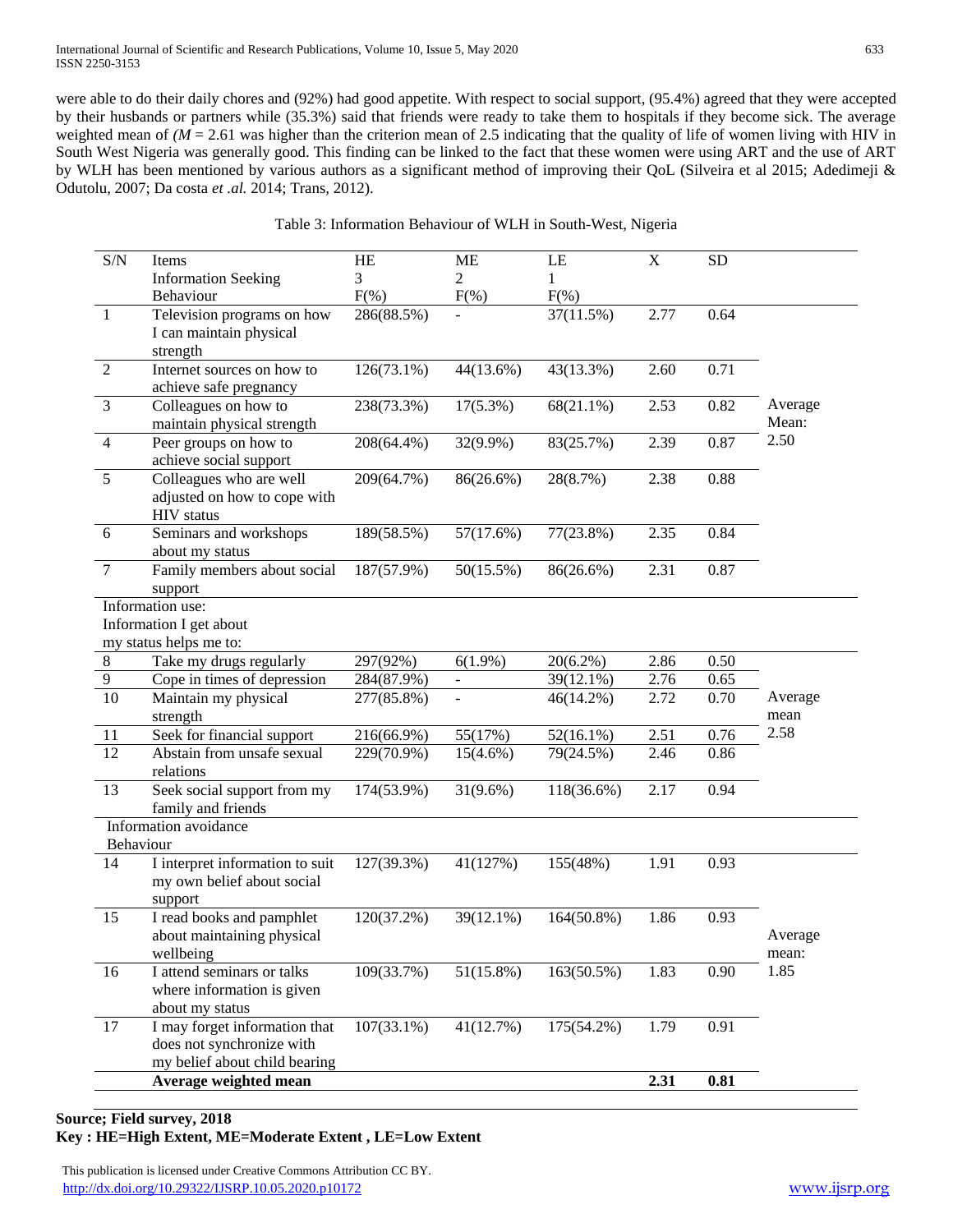## **Decision Rule ; if mean is ≤1.49=Low Extent ; 1.5 to 2.49=Moderate Extent; 2.5 to 3=High Extent Criterion mean=2.5**

 Table 3: Showed that most of the WLH in South-West, Nigeria had inclination towards Information seeking and Information use rather than information avoidance. Out of the three indicators of information behaviour, Information Use had the highest mean score  $(x= 2.58)$ , followed by Information Seeking Behaviour  $(x = 2.50)$ , while Information Avoidance Behaviour  $(x = 1.85)$  had the least mean score. The overall mean score of 2.31 falls below the criterion mean of 2.5 and this clearly showed that information behaviour of WLH was not adequate. Although they sought and used information, they also avoided information.

#### **Table 4: Summary of Regression Analysis on the influence of Information Behaviour on Quality of Life of WLH**

| <b>Model</b> |                             | <b>Sum of Squares</b> | Df  | <b>Mean Square</b> |        | Sig.               |
|--------------|-----------------------------|-----------------------|-----|--------------------|--------|--------------------|
|              | Regression                  | 973.723               |     | 324.574            | 17.243 | 0.000 <sup>b</sup> |
|              | Residual                    | 6004.721              | 319 | 18.824             |        |                    |
|              | Total                       | 6978.444              | 322 |                    |        |                    |
| $R = 0.374$  |                             |                       |     |                    |        |                    |
|              | R Square $= 0.140$          |                       |     |                    |        |                    |
|              | Adjusted R Square = $0.131$ |                       |     |                    |        |                    |

#### **Source: Field survey, 2018**

 Table 4. Revealed that Information behaviour had a significant, positive influence on the Quality of Life of WLH in South-West, Nigeria *(Adj. R<sup>2</sup>* =0.131  $F$ <sub>(3,319)</sub> = 17.243*, p*<0.05). This suggests that Women Living with HIV in South-West, Nigeria were inclined to seek and use information but still exhibit information avoidance in some aspect of their quality of life. The hypothesis that Information behaviour has no significant influence on the Quality of Life of WLH in South- West, Nigeria was rejected. Therefore information behaviour has significant influence on the Quality of Life of WLH in South-West, Nigeria.

## **Table 5: Relative Influence of Information Seeking, Information Use and Information Avoidance on the Quality of Life of WLH**

| <b>Model</b> |                                        | Unstandardized<br><b>Coefficients</b> |                   | <b>Standardized</b><br><b>Coefficients</b> | т        | Sig. |
|--------------|----------------------------------------|---------------------------------------|-------------------|--------------------------------------------|----------|------|
|              |                                        |                                       | <b>Std. Error</b> | <b>Beta</b>                                |          |      |
|              | (Constant)                             | 44.521                                | 2.087             |                                            | 21.328   | .000 |
|              | <b>Information Seeking Behaviour</b>   | .297                                  | .054              | .328                                       | 5.517    | .000 |
|              | <b>Information Use Behaviour</b>       | .033                                  | .061              | .034                                       | .537     | .592 |
|              | Information Avoidance Behaviour        | $-.094$                               | .042              | $-.128$                                    | $-2.251$ | .025 |
|              | a. Dependent Variable: Quality of Life |                                       |                   |                                            |          |      |

**Source:** Field survey, 2018

 Table 5 showed that Information Seeking Behaviour and information avoidance behaviour had significant relative influence on quality of life of WLH in South-West, Nigeria. Information Seeking Behaviour had a weak positive significant influence on Quality of Life of WLH, $(R^2 = 0.108, \beta = 0.29,$ *P*<0.05*, t* (323) =5.51) meaning that improved Information Seeking Behaviour can lead to better Quality of Life of WLH. Information avoidance behaviour had a negative but significant influence on the quality of life of WLH  $(R^2 = 0.016, \beta = -0.09, \gamma <$ 0.05,  $t$  (323) = -2.25). This implies that increased information avoidance behaviour among WLH would negatively impact their quality of life. Finally, Information use behaviour had no significant influence on the quality of life of WLH ( $R^2 = 0.001$ ,  $\beta$ *=* 0.3, *P<*0.05*, t* (323) = 0.53*).* This means that information use by WLH did not significantly improve their quality of life. Consequently, the hypothesis that the relative contribution of information seeking and information avoidance on the quality of life of WLH in South West Nigeria is not significant was rejected; while the hypothesis that information use did not have a relative

significant influence on the quality of life of WLH in South West Nigeria was accepted. Therefore information seeking and information avoidance have significant influence on Quality of Life of WLH in South-West, Nigeria while information use did not significantly influence their Quality on Life.

 The findings in this study revealed a positive influence of information behaviour on the QoL of WLH in South west Nigeria. This finding is in consonance with what Stonbraker *et. al.* (2017) found in their study that the ability of the individuals living with HIV/AIDS to effectively manage their health is dependent on the successful acquisition and use of health information. QoL improves when WLH are able to use their drugs effectively and take good nutrition to maintain health based on the use of available information. This was also confirmed by Folasire *et. al.* (2014) that a better quality of life is enjoyed by participants who had better health seeking behaviour and attitude to treatment which occurs because they have information. St. Jean (2012) found that information behaviour actually predicted the quality of life of participants. On the other hand, Garbutt (2014) found that

 This publication is licensed under Creative Commons Attribution CC BY. <http://dx.doi.org/10.29322/IJSRP.10.05.2020.p10172> [www.ijsrp.org](http://ijsrp.org/)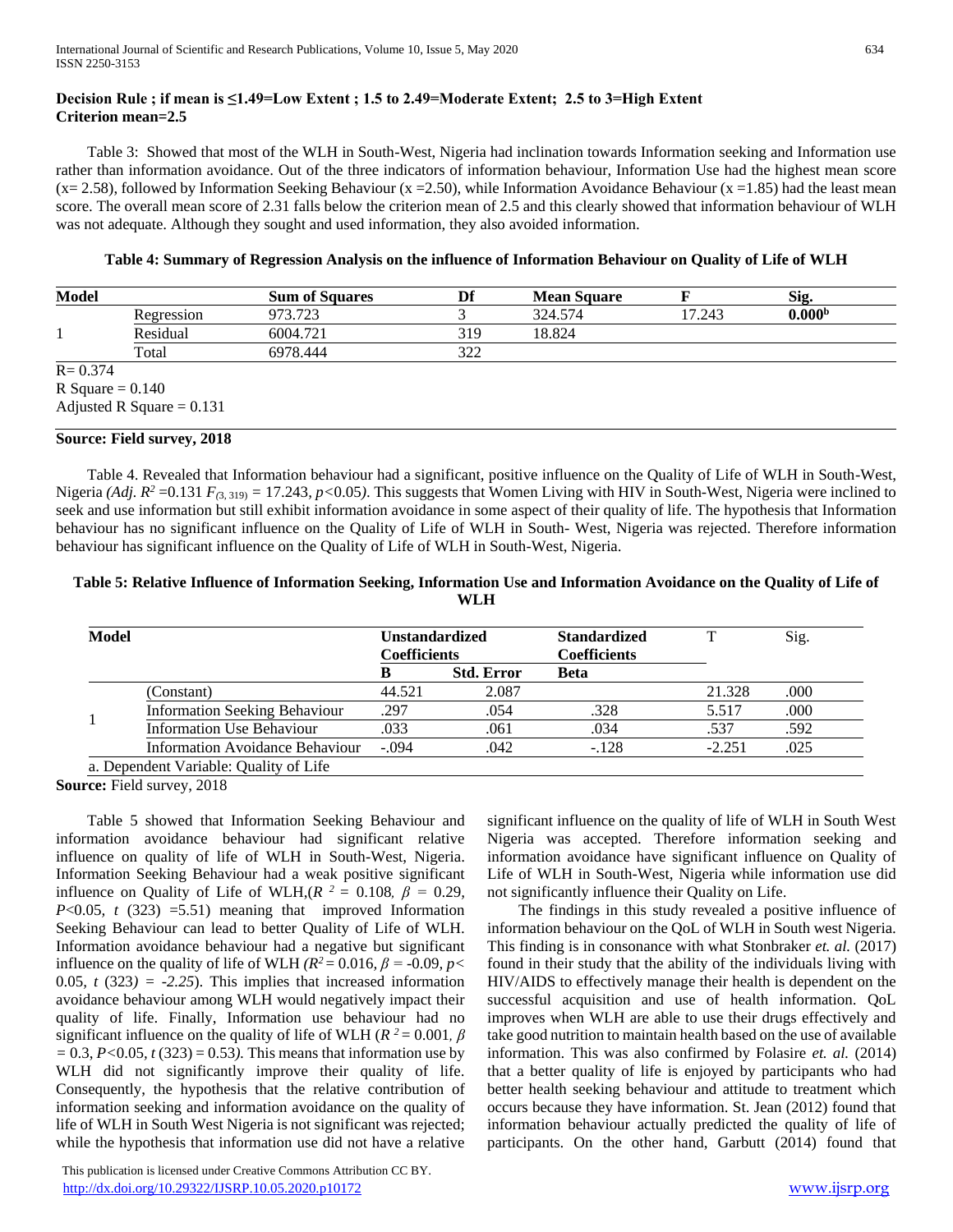information behaviour did not influence the quality of life of respondents.

 The findings on the combined relative influence of information seeking, use and avoidance on the QoL of WLH revealed that information behaviour had positive influence on the QoL of respondents. Information seeking had a weak positive significant influence and information avoidance had a negative influence on the QoL. These indicate that increased information seeking can lead to improved QoL, while increased information avoidance can lead to poor QoL. Information use had a relative insignificant influence on QoL of WLH. This implies WLH were not using information to improve their QoL. This finding is in consonance with what Almeida and Vieira (2009) found in their study that though many of their respondents actually need information but they do not use available information because they find it difficult to use or they did not understand how to use it in taking their medications correctly and this often affect their QoL.

#### VI. CONCLUSION

 The quality of life of women living with HIV is often adversely affected by the infection, though with the advent and use of HAART, their quality of life has improved to a certain extent. However in order to sustain and continue the improvement in the quality of life, they require adequate information behaviour in order to cope with this chronic disease and enjoy a relative quality of life and such information must come from veritable sources. WLH require simple, correct and relevant information that will enable them to access and use their drugs and practice good nutrition that will ultimately affect their quality of life. Health care providers must intensify efforts in provision of relevant and accurate information and encourage them to use available information and stop avoiding information that can improve their quality of life.

#### **REFERENCES**

- [1] Adedimeji, A.A. & Odutolu, O. (2007). Care support and quality of life outcomes among persons living with HIV in the HAART era; findings from Southwest Nigeria Available from: http:// www.hsph.harv
- [2] Almedia, R. & Vieria, A.(2019). Evaluation of HIV/AIDS patient's knowledge on antiretroviral drugs. Brazillian Journal of infections Diseases. 13(3), 183-190.
- [3] Anand, D., Puri, S. & Mathew, M. (2012). Assessment of quality of life of HIV-positive people receiving ART: An Indian perspective. Indian journal of community medicine, 37(3), 165-169.
- Anderson, M.C & Huddleston, E. (2012). Towards a cognitive and neurobiological model of motivated forgetting. In true and false revered memories. Towards a reconcilliation of a debated Edited by Bell R.F 55-120 New York.
- [5] Avert. (2017). HIV and AIDS in Nigeria. www.avert.org
- [6] Bhat, U. S., Cherian, A. V., Bhat, A., Chapman, H. J., Lukose, A. & Patwardhan, A. (2015). Factors affecting psychosocial well-being and quality of life among women living with HIV/AIDS. Nitte University journal of health science. Mangalore, 5(4), 66-76.
- [7] Brashers, D., Goldsmith, D. & Hsieh, E.(2002). Information seeking and avoiding in health context. Hum community Res, 28(2), 258-271.
- [8] Chaplin, A. & Dean, M(2015) Revealed preference, rational inattention and costly information acquisition American Economic Review 105(7), 2183- 21203
- [9] Da Costa, T.L., de Oliveira, D.C., Gomes, A.M.T. & Formozo, G.A. (2014). Rev.Latino-Am. Enfermagen, 22(4). 582-590

 This publication is licensed under Creative Commons Attribution CC BY. <http://dx.doi.org/10.29322/IJSRP.10.05.2020.p10172> [www.ijsrp.org](http://ijsrp.org/)

- [10] Federal Ministry of Health (2013). National HIV/AIDS and reproductive health and serological Survey, 2012 (NARHS Plus). Abuja, Nigeria
- [11] Folasire, O. F., Irabor, A. E. & Folasire, A. M. (2012). Quality of life of people living with HIVand AIDS attending the antiretroviral clinic,University College Hospital, Ibadan, Nigeria.African Journal Primary Health Care Family Medicine, 4 (1).http://dx.doi.org/104102/phcfm.v4il.294
- [12] Garbutt, M (2014) An investigation into the influence of information behaviour and use of ICT on the Quality of life of people with disabilities. A Dissertation presented to the department of Information systems, University of CapeTown.
- [13] Ghakar, H., Kamali, A. & Holodniy, M. (2015). Health –related quality of life assessment after anteretroviral therapy: A review of the literature. Drugs, 73(7), 651-672. doi.10.1007/s40265-013-0040-4.
- [14] Gombachika, B.T. & Sundby J. (2013). Pregnancy decisions of married women living with HIV during wide access to Antiretroviral therapy in Southern Malawi. Health, 5, 2022-2031.
- [15] Marcellin, F., Bonono, C.R., Blanche, J., Carrieri, M.P., Spire, B., Koulla-Shiro, S. et al. (2010). Higher risk of unsafe sex and impaired quality of life among patients not receiving antiretroviral therapy in Cameroon: Results from the EVAL survey (ANRS 12–116). AIDS, 24, S17–S25. Doi: 10.1097/01.aids.0000366079 83568.a2 PMID: 20023436
- [16] Medicinenet (2016). Definition of quality of life http//:www.medicinenet.com/advance\_ medical\_directives/article.htm
- [17] Modeste, R.R.M. & Majeke, S.J. (2014). Sources and types of information on self-care symptom management strategies for HIV and AIDS. Curationis 37 Pretoria. ISSN2223-6279
- [18] Mutabazi-Mwesigire, D., Katamba, A., Martin, F., Seeley, J. & Wu, A.W. (2015). Factors that affect quality of life among people living with HIV attending an urban clinic in Uganda: A cohort study. PLoS one, 10(6), e0126810. doi:10.1371/journal.pone.012681
- [19] Neben, T. (2015) A model of defensive information avoidance in information system use. https://aisel.cusnet.org/ICIS2015/proceedings/conferenceTheme/3/

[20] Orza, L., Bewley, S., Chung, C. Crone, E.T., Nagadya, H., Vazquez, M. & Welbourn, O. (2015). Violene enough already: Findings from a global participatroy survey among women living with HIV. Journal of the International AIDS Society, 18 (Suppl 5), 20285.

- [21] Sallee, J.M (2014) Rational inattentional and energy efficiency. Journal of law and economics 57(3) 73-79
- [22] Silveira, M. F., Santos, I.S. & Victora, C.G. (2008). Poverty, skin colour and HIV infection: a case-control study from southern Brazil. AIDS Care, 20(3), 267–272.
- [23] Silveira, M.P.T., Silveira, M.F. & Muller, C.H. (2016). Quality of life of pregnant women living with HIV/AIDS, Rev Bras Ginecol Obstet. 38, 246- 252.
- [24] Soremekun, R. & Shonowo, J. (2013). Information seeking behaviour and sources of information for people living with HIV and AIDS. IFE Psychologia: An International Journal, 21,331-339.
- [25] St. Jean. B.L (2012) Information Behaviour of people diagnosed with chronic serious health condition: A longitudinal study. A Ph.D dissertation submitted to the University of Michigan.
- [26] Stonbraker, S., & Larson , E. (2015) Health information needs of HIV positive adults in La Romana. Dominican Republic. Paper presented at the Eastern Nursing Research Society, Philadephia, P.A
- [27] Stonbraker, S. (2016). Health information behavior of HIV positive adults in the Dominican Republic . A thesis submitted to Columbia University.
- [28] Sun, W., Wu, M., Qu, P. & Wang, L. (2013). Quality of life of people living with HIV/AIDS under the new epidemic characteristics in China and associated factors. PLOS ONE, 8(5), E64562.http:/doi.org/10.1371/journal.pone.0064562.
- [29] Sweeny, K. & Miller. W(2012) Predictors of information avoidance: When does ignorance seem most blissful, self and identity 11(2) 340-353.
- [30] Trans, B.X. (2012). Quality of life outcomes of antiretroviral treatment for HIV/AIDS patients in Vietnam. Plus one, 7(7), 041062. Disponivel em.http://connection.ebscohost.com/ C/articles/79785299/quality-lifeoutcomes-antiretroviral-treatment-hiv-aids-patients-vietnam.
- [31] UNAIDS (2016). Prevalence of HIV in Nigeria www.unaids.org/en/regionscountries/countries/Nigeria